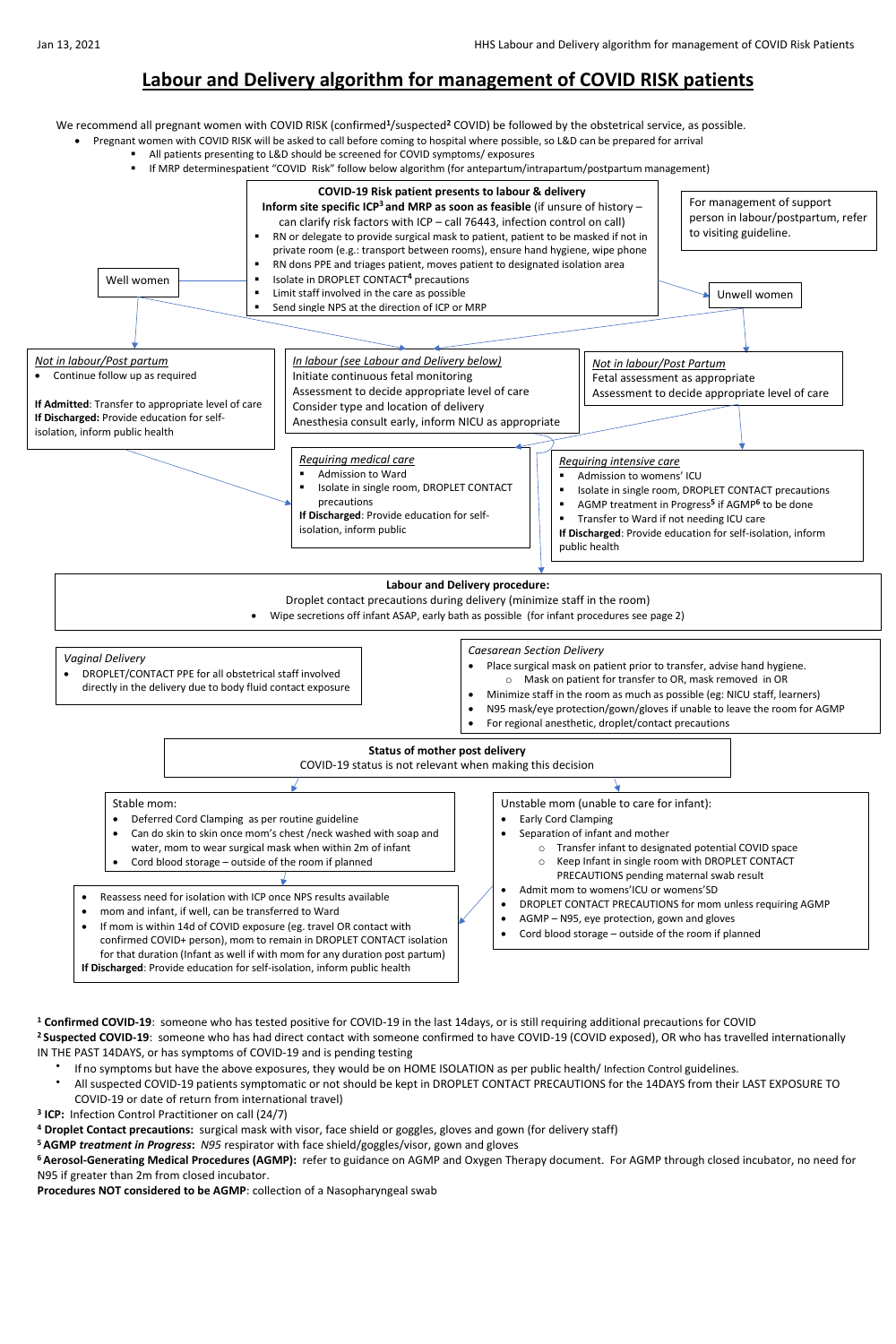# **A – Management during delivery (applies to the delivery room and OR)**

**<sup>1</sup> Confirmed COVID-19**: someone who has tested positive for COVID-19 in the last 14days, or is still requiring additional precautions for COVID <sup>2</sup> Suspected COVID-19: someone who has had direct contact with someone confirmed to have COVID-19 (COVID exposed), OR who has travelled internationally IN THE PAST 14DAYS, or has symptoms of COVID-19 and is pending testing

- If no symptoms but have the above exposures, they would be on HOME ISOLATION as per public health/ Infection Control guidelines.
	- All suspected COVID-19 patients symptomatic or not should be kept in DROPLET CONTACT PRECAUTIONS for the 14DAYS from their LAST EXPOSURE TO COVID-19 or date of return from international travel)
- **3 ICP:** Infection Control Practitioner on call (24/7)
- **<sup>4</sup> Droplet Contact precautions:** surgical mask with visor, face shield or goggles, gloves and gown (for delivery staff)
- **<sup>5</sup>***AGMP treatment in Progress***:** *N95* respirator with face shield/goggles/visor, gown and gloves
- **<sup>6</sup>Aerosol-Generating Medical Procedures (AGMP):** refer to guidance on AGMP and Oxygen Therapy document. For AGMP through closed incubator, no need for N95 if greater than 2m from closed incubator.
- **Procedures NOT considered to be AGMP**: collection of a Nasopharyngeal swab
- NICU team not necessary to attend COVID deliveries due to COVID status alone, usual indications for NICU team should apply o if attendance required notify NICU of maternal COVID risk
- Essential NRP personnel (NICU MRP or delegate when possible) to attend delivery, wait outside of the room until necessary
- Limit number of personnel in the room to essential staff only & OB MRP or delegate whenever possible (especially during intubation/extubation of mom)
- **DROPLET CONTACT precautions for NICU staff (to be outside of room ideally, or if entering room, N95 required if in room during Intubation/Extubation of Mother )** o Vertical transmission to infant is extremely unlikely so infant is NOT considered a risk, regardless of COVID-19 status of mother
- Manage as per standard NRP guidelines. Intubation, CPAP, suctioning or CPR during NRP is not considered a COVID risk AGMP (as risk to staff is exceedingly minimal) in the delivery room (no need for N95)
- Doff PPE appropriately before leaving delivery area, transport patient to appropriate area.
- After delivery, wipe secretions off of infant as soon as possible (early bath if possible). Send infant NPS only if maternal NPS has returned positive.
- **Inform site specific ICP about admission as soon as feasible. (call locating 76443 – Infection Control on Call)**

### **Imminent delivery of woman with COVID Risk**

- DROPLET CONTACT isolation on designated COVID19 area on 4C nursery.
- If maternal NPS positive, send infant NPS
- If maternal NPS negative, consult ICP for direction
- Vitals q4h on infant until discharge
- **If infant cannot be with mother, review** with ICP re: non home isolated support person to be with with infant if possible
- If appropriate, may be discharged home
- visitors in home or hospital isolation are not to visit **NICU**
- **If NPS is positive** for COVID19 infant to stay in isolation in an incubator in G pod until able to be with mom or d/c home
- DROPLET CONTACT ISOLATION in a designated COVID19 area
- AIRBORNE ISOLATION (HEPA FILTER if available, N95) for any COVID19 NPS POSITIVE infants with AGMP **6** (HFNC, NIV) even if in an incubator
- Visitation to be discussed with ICP **Infant Discharge Follow Up**

# **Well Infant with unwell mother**

### **Infant needing NICU or L2N care**

- Transport to G pod (or designated potential COVID area) in incubator
- Manage in DROPLET CONTACT ISOLATION
- If maternal NPS positive, send infant NPS within 24-48h post delivery and at day 7

### **Well infant and well mother**

- Keep mother and infant together in a single room
- Isolate mom and infant in DROPLET CONTACT
- If maternal NPS positive, send infant NPS
- If maternal NPS negative, contact ICP for direction
- Vitals q4h on infant until discharge
- **Ensure maternal hand hygiene and** surgical mask use when within 2 meters of infant, including when breastfeeding
- Place cot at least 2 meters from mother's bed in the same room
- Facilitate early discharge if possible
- Use an incubator for any movement of infant

# **When NPS is negative** infant can be transferred to NICU or L2N as is appropriate for ongoing care

- If infant's community MRP unwilling to see patient 24-48h post-discharge, 4C will arrange for end of day appointment in NAP clinic and assessment to be completed by 4C Charge Nurse with update to on-call 4C Family Physician
- If infant requires COVID19 swabbing and is well with symptoms, infant to return to NAP Clinic at end of day – if infant unwell, 4C on-call FP to call PEDS
- Discuss mother and infant test results with Infection Control team to reassess ongoing infection control measures required
- If discharged home, provide home quarantine information if mom or infant is COVID + (PH to advise when can come out of home isolation)
- Any followup visits with mom or infant should be in DROPLET CONTACT precaution until out of home isolation (minimum 14d from last exposure eg. return from travel or known exposure to COVID19, for those who have swabbed positive
- Contact ICP for direction on removal from isolation